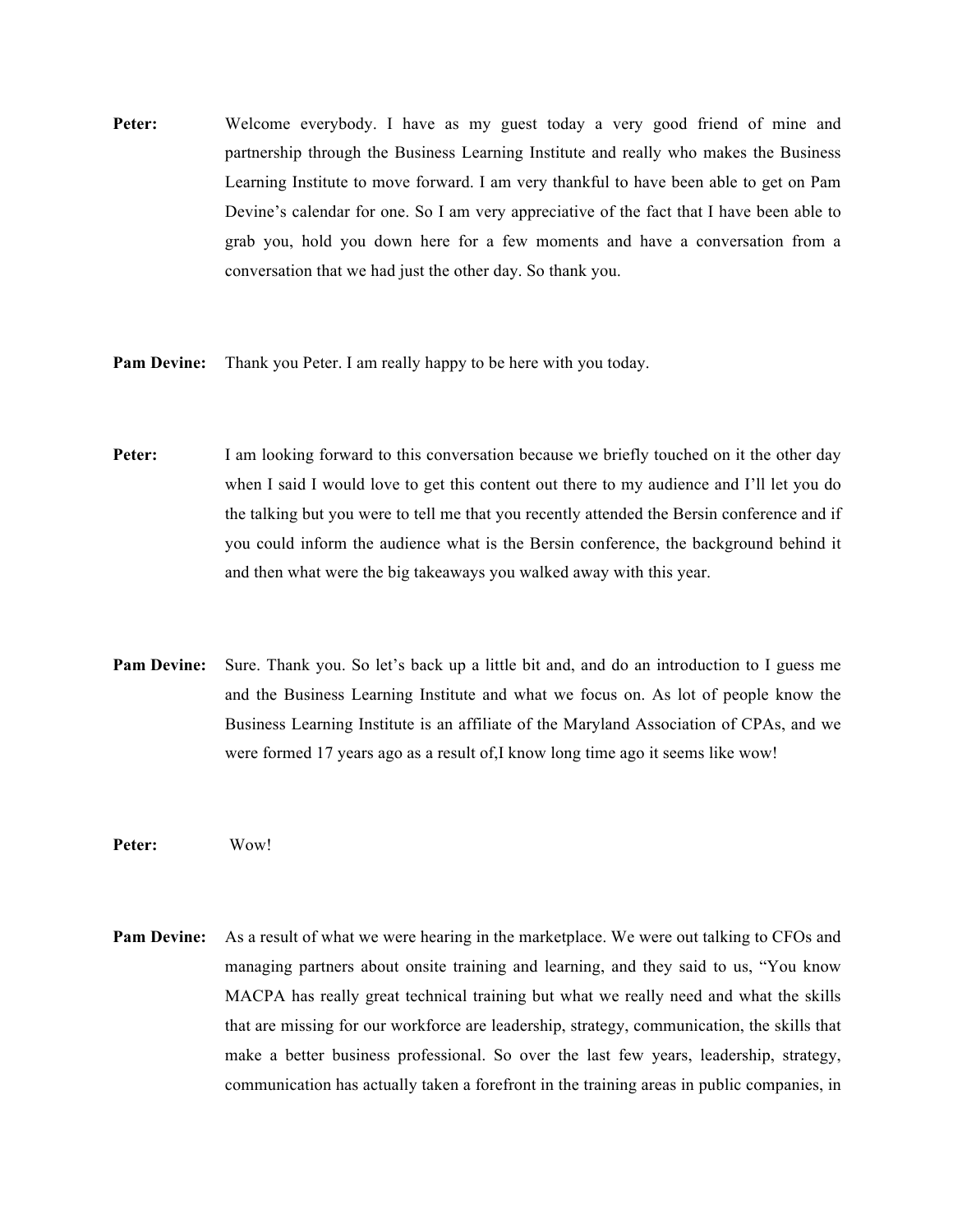accounting firms and organizations of all shapes and sizes. And I and my team have had the privilege of attending some learning conferences, specifically the Bersin conference. Bersin is a division of Deloitte but does not focus just on accounting and finance learning. It focus on learning and HR in the greater market and there has been a lot of talk about the gap in the leadership pipeline. So we have 50 somethings in the marketplace, we have 20 somethings in the marketplace and the missing generation of talent are in their 30s and 40s. And there is a whole missing generation where we need from millennials to get up to speed in training and leadership learning is the most coveted job benefit there is. In this conference we heard that 83% of employees want to learn something every day. So the culture within an organization in order to really encourage millennials to stay, really should focus on learning. And there is a saying that "the learning curve is truly the earning curve".

- **Peter:** Oh! Say that again.
- **Pam Devine:** So learn, the learning curve is the earning curve. Learning is what gives an organization a competitive advantage. So traditional learning and development is not just about skillsets but about really creating a culture within your organization to grow your business.
- **Peter:** So, I love that learning is the earning curve but it maybe think about what Tom Hoods says about learning and you could repeat his famous saying.
- **Pam Devine:** Yeah. So one of our friends here at the Business Learning Institute tells is that L must be greater than for people to see or in other words, your learning must be greater than or equal to the rate of change or change squared in your environment in order for an organization to compete in this rapidly changing environment.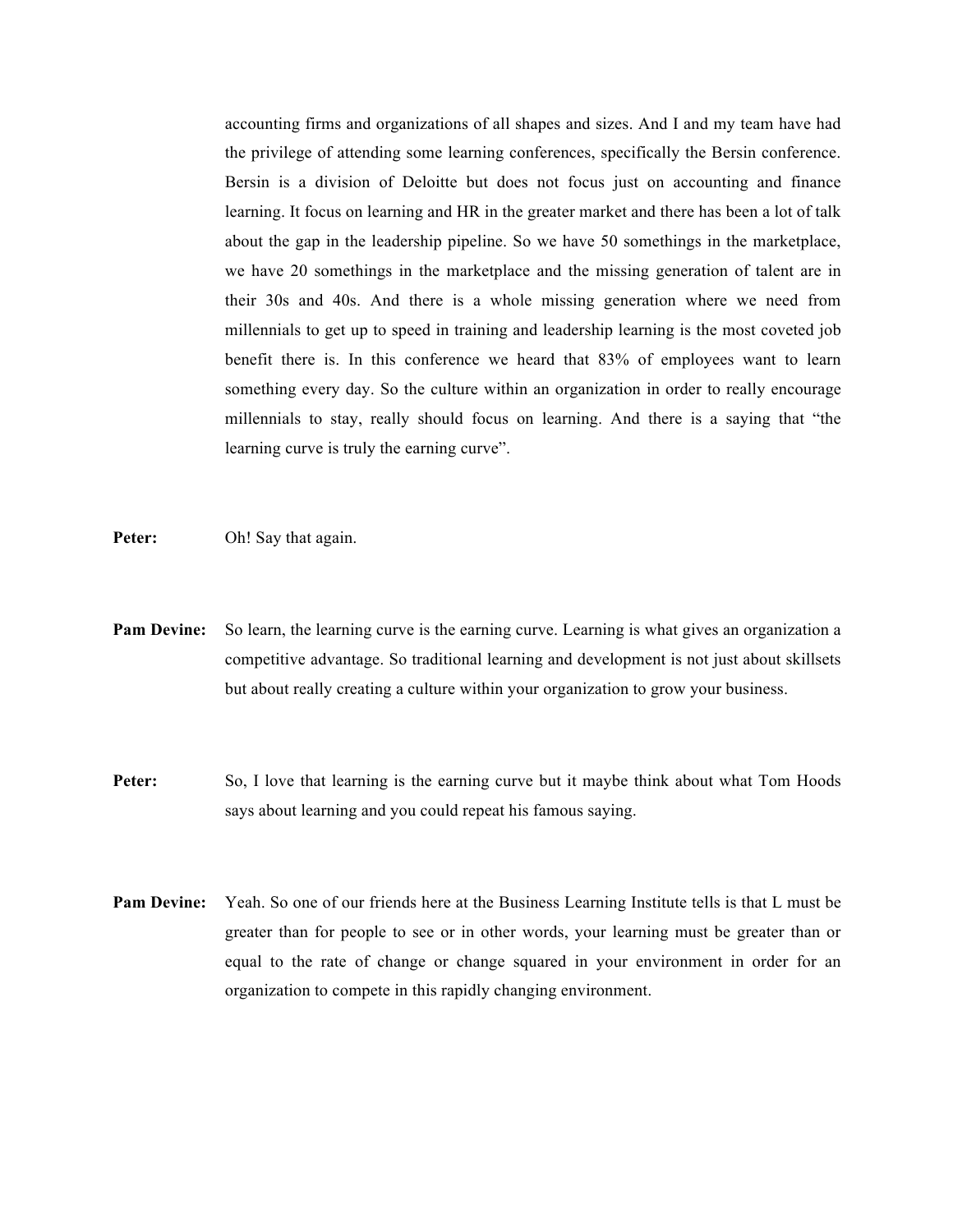**Peter:** And you guys have been using that example of L must be greater than, the learn has to be greater than the man has to change the marketplace for how many years now?

**Pam Devine:** Oh gosh! I can't even remember how long. We were early adopters in that space but right now as the shift in the marketplace is trending towards learning, we are seeing that it makes more sense than ever. In fact one of the statistics from Bersin was that leadership development spending grew by 14% last year.

**Peter:** Wow!

**Pam Devine:** Which is really great obviously for the accounting profession and for what we are trying to do at the Business Learning Institute.

**Peter:** I mean you have been with the Business Learning Institute since its inception. Correct?

**Pam Devine:** Yeah. That's correct.

Peter: That's correct. And if I remember correctly you have used, you started off part time.

**Pam Devine:** Mm-hmm.

**Peter:** And you developed the team and over those years you have really grown this business so much so that-by the way are, are you a CPA?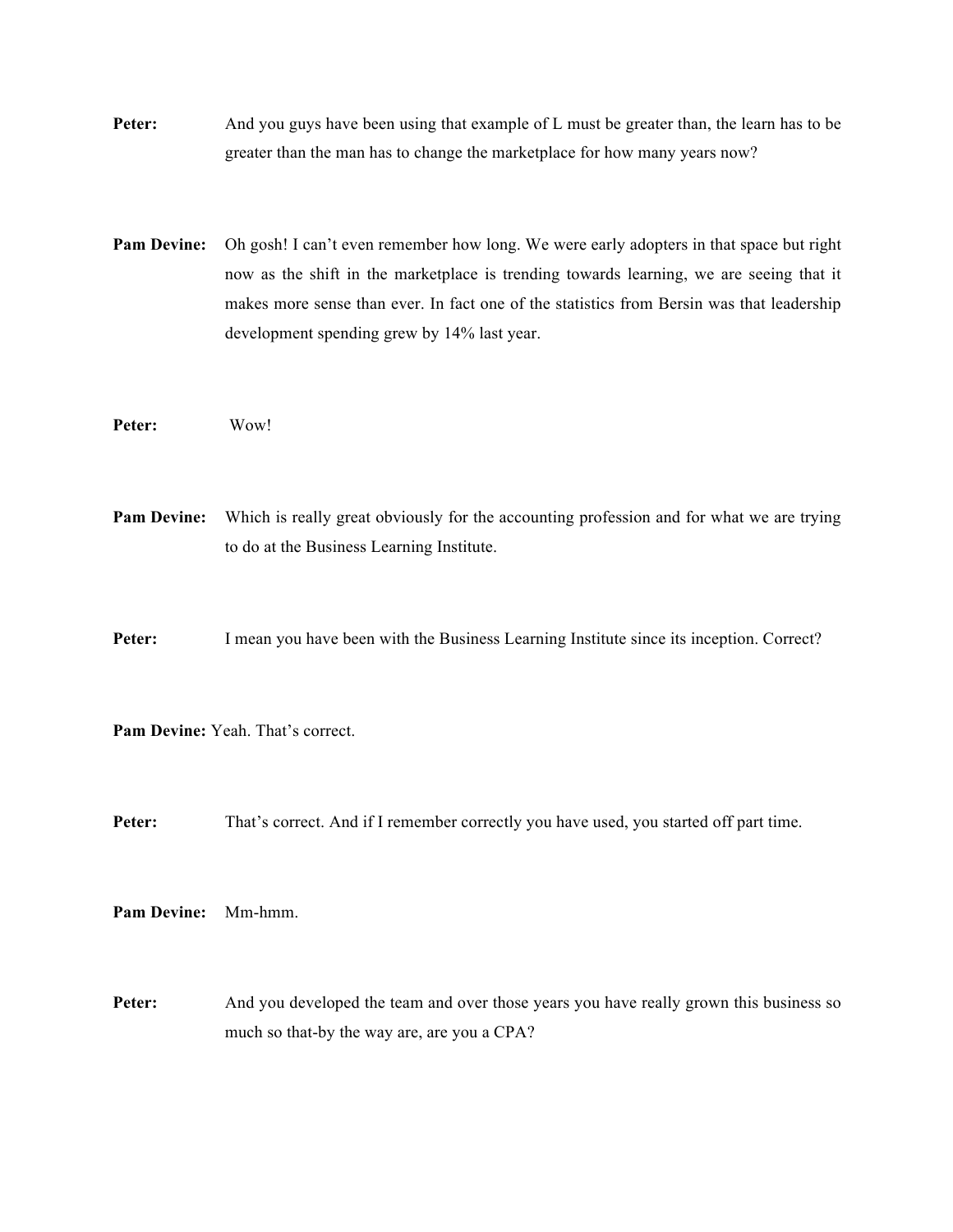**Pam Devine:** No, I am not a CPA.

- **Peter:** But you know that you have made a good person drive your, driving your business, who can sit across room from CPAs and basically talk their language to the point that they actually think that you are a CPA.
- **Pam Devine:** Yes. So I know enough to be dangerous Peter. So my role here is to listen to our customers, listen to what they are talking about, listen to what's going on in the environment and bring resources that are a good fit for them and so I hear things about revenue recognition and lease and some of those technical topics. So I have been able to pull a few people a lot of the way into thinking that I am a CPA you know. Obviously I don't try to do that because I do not know, I really don't know what I am up to. I am just know enough to be dangerous, let's just put it that way. Okay?
- **Peter:** But I think that is such a wonderful skillset that you are able to do that because basically you are speaking the language. You are talking to them in a way that connects with them even though you may not have the three letters behind your name or did all the, take the CPA exam but you know enough about your customer, you know enough about your, your clients, you know enough about the profession that you can have that conversation with them that you are not deemed or perceived to be an outsider.
- **Pam Devine:** Oh thank you. I take that as a compliment.
- Peter: Oh good. That's how it was meant.
- **Pam Devine:** And, and I know enough to surround myself with really smart CPAs or really, really smart experts in their field that help me look good on occasion.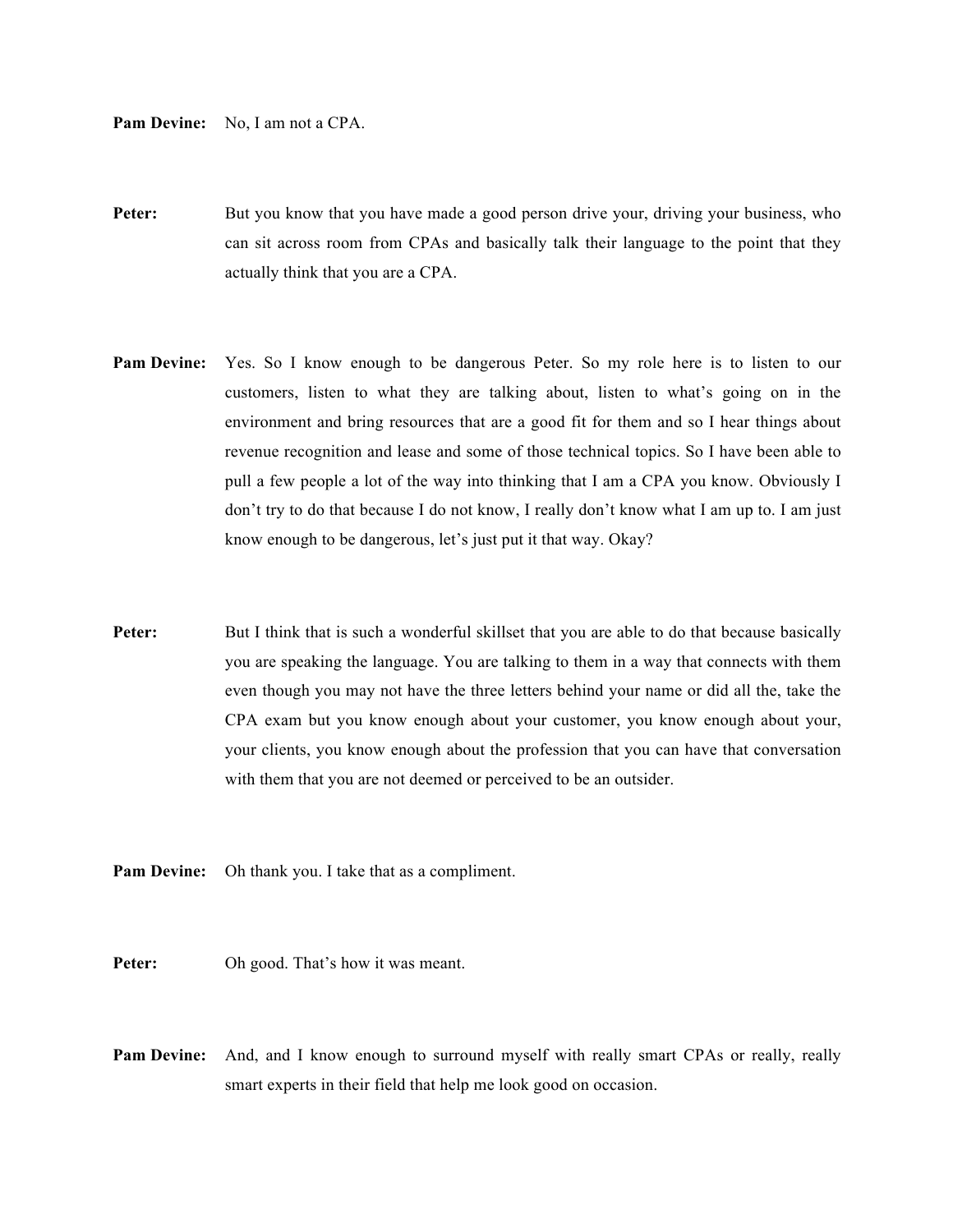- Peter: Oh, you make us all look good Pam. Trust me. So at this Bersin conference where you talking about this leadership and learning and earning. What were some of the, I mean you were sitting there listening to this and I have already heard you tell them for an earlier podcast and I mean you guys are visionaries. You guys have been talking for this for long time. How does it feel when you are now hearing it as part of the mainstream that the we are gaining the understanding that the power of leadership, the power of communication skills are needed in today's workforce? But you guys have been talking about that for a long time.
- **Pam Devine:** Yes. So, for me it's very, very exciting in terms of our ability at the Business Learning Institute to be truly customer focused and provide what the market is asking for. One of the big takeaways, and you and I talked about it last week was that, was the way Bersin talked about a learning architecture and how learning has changed from more than just education. Education is a instructor led training, on demand training, e-learning, is just a component of a learning environment, and they talked about four Es, and four Es that had to be in place in order for an organization to be, to have a truly competitive learning environment. And those four Es are education, exposure, environment and experience. And what hit me as an employee of an association, of a non-profit CPA association was that, that's exactly what the Maryland Association of CPAs is all about, in addition to what the Business Learning Institute is offering. So when I think of the association model, we are really set to be able to provide or help organizations create this learning architecture because we are all about exposure, environment, experience as well as the education piece, if that makes sense.
- **Peter:** It, it does. Can, can you expand on the environment piece?
- **Pam Devine:** Sure. So when I think of environment, I think of our environment here actually at MACPA. We have gone from a real traditional office space where we all had offices, where you could close the door and shut the door behind you when you are having a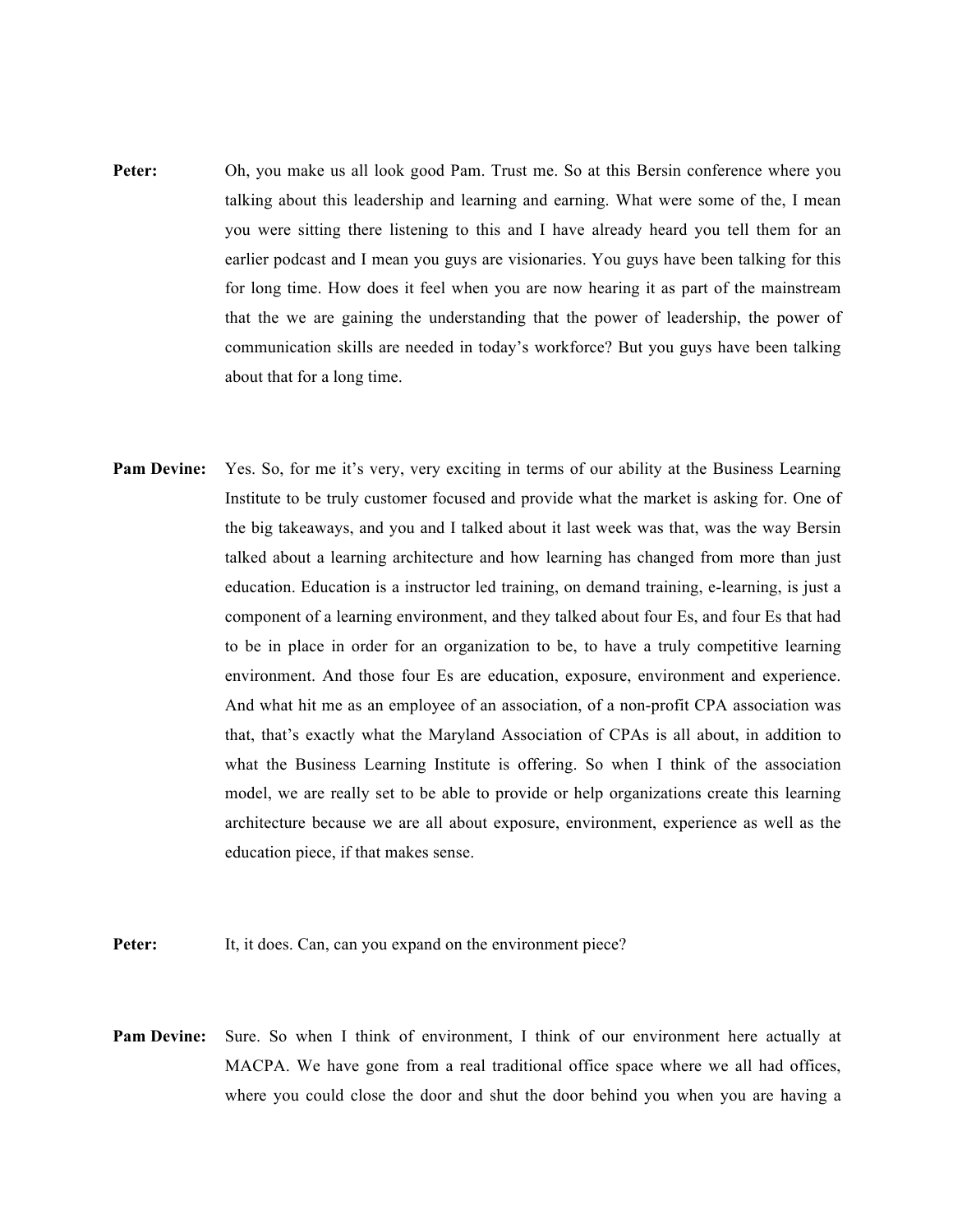meeting to a totally open environment. We are working today in an open collaborative environment where our CEO is sitting across from our CFO is sitting across from my sales team. So we are hearing each other talk, talk and, and respond to the market all day long, we are learning from each other and it's a collaborative, open learning environment that we are actually working in here at MACPA and BLI.

- **Peter:** Just for the record, for the audience, they do have a private like phone booth type of room where you can have some privacy. So that's for Pam is right now versus out in the bullpen area. But as you are, we were talking about the environment and you were describing that which takes me now and thinking about firms. I know here in Columbus, I haven't seen it personally but I have heard others who have, where the EY office has been totally re-designed, somewhere in a very similar manner, much more open, much more collaborative, not the hard woods and the dark woods and all of that I grew up in accounting firm and what I was just presented at the client the other day, the EY office in Chicago hadn't had changed yet but PWC and I believe they say KPMG offices have moved into this more open type of environment. But how is Bersin tying that, that into the whole learning architecture? What, what does that the office openness do with learning?
- **Pam Devine:** Well I think, I think they are talking about how people are learning from each other in teams, they are working in open teams, collaborative teams and so they are, they are exposed to people at different levels. So you may have a young millennial sitting next to a director and they are working together and teams and collaborating. So I think that's, that one thing they were talking about. So the learning environment itself has changed.

They also were talking about not just sitting in a standard classroom. So your learning environment can be a team base or in an environment it can be e-learning, it can be learning from a Twitter stream, that type of thing as well.

**Peter:** Well there is a difference between learning and CPA? Correct?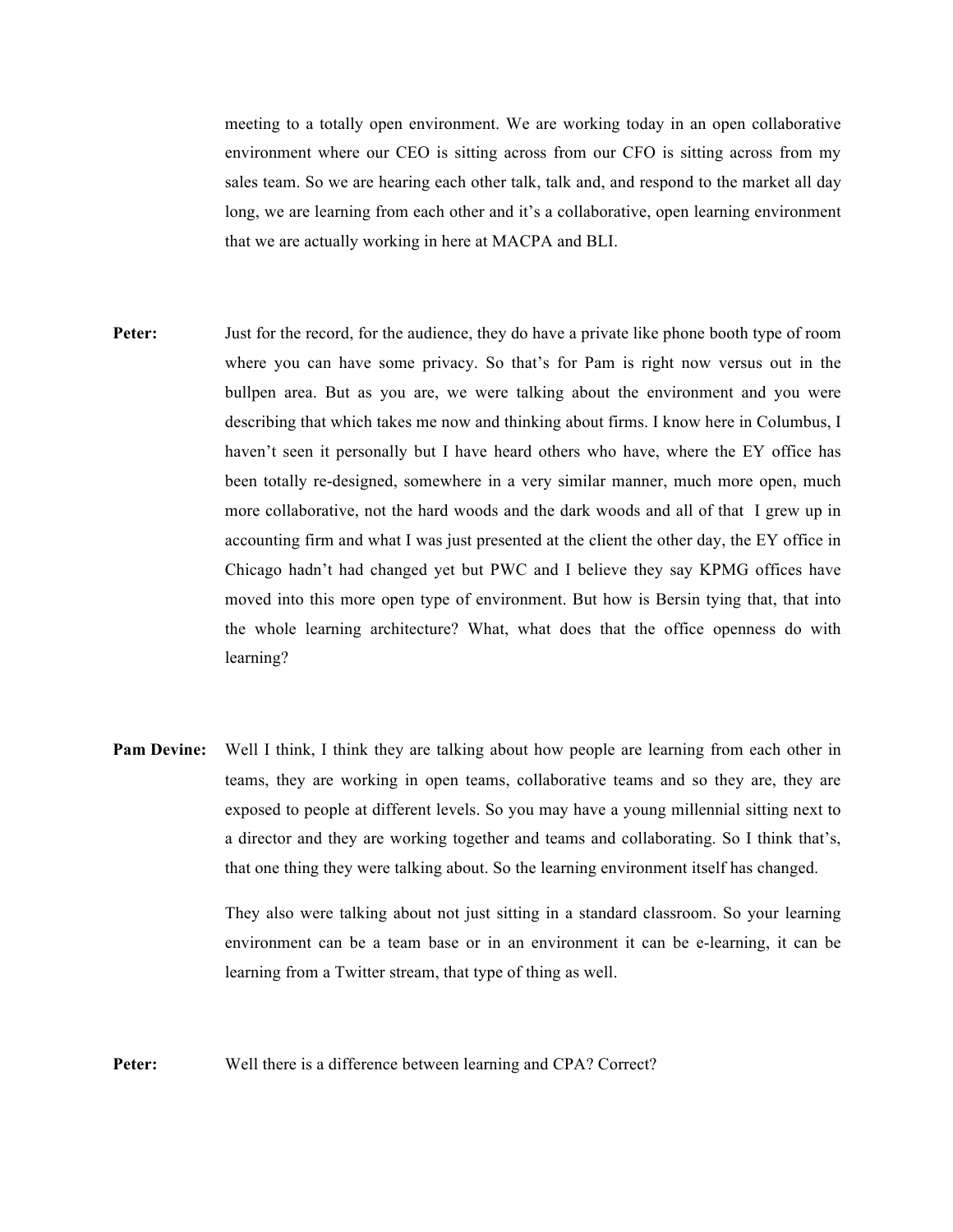**Pam Devine:** Of course.

**Peter:** Because, I don't know maybe someday that whatever that person is working with partner and they put some kind of documentation and let the person that would qualify as CPA but this goes way beyond the 40 hours or whatever from the compliance perspective. We're talking about true learning on the job, in a collaborative manner and just an environment that from colors and structures and stuff just much more brighter, brings-I guess the words I'm looking for-brings a lot more energy into the room.

- **Pam Devine:** Absolutely. That's definitely true. These four Es don't operate in a vacuum. They feed off each other. In a true learning environment is going to give your employees exposure to employees at a higher level, at a younger level, at all different levels. That also feeds into this.
- Peter: When you're talking about exposure, my mind's going to how I start most of my CPA programs. What the topic is don't keep this to yourself. This is not proprietary learning when the best things about CPA is to give the gifts I'm giving. Can you take what you've learned there three - four takeaways. Take it back to the office and share with people in the office.
- **Pam Devine:** Exactly. Exactly. You can also think about conferences. Firms that send their professionals to a conference or organizations that send their professionals out to a conference, they do that in order for their professionals to be exposed to different professionals in the field. Also expose them to people that might bring them business. The exposure component is huge as well.
- **Peter:** What you described as the ability to go to a conference, a CPA event no matter what the topic is, it actually network with your peers.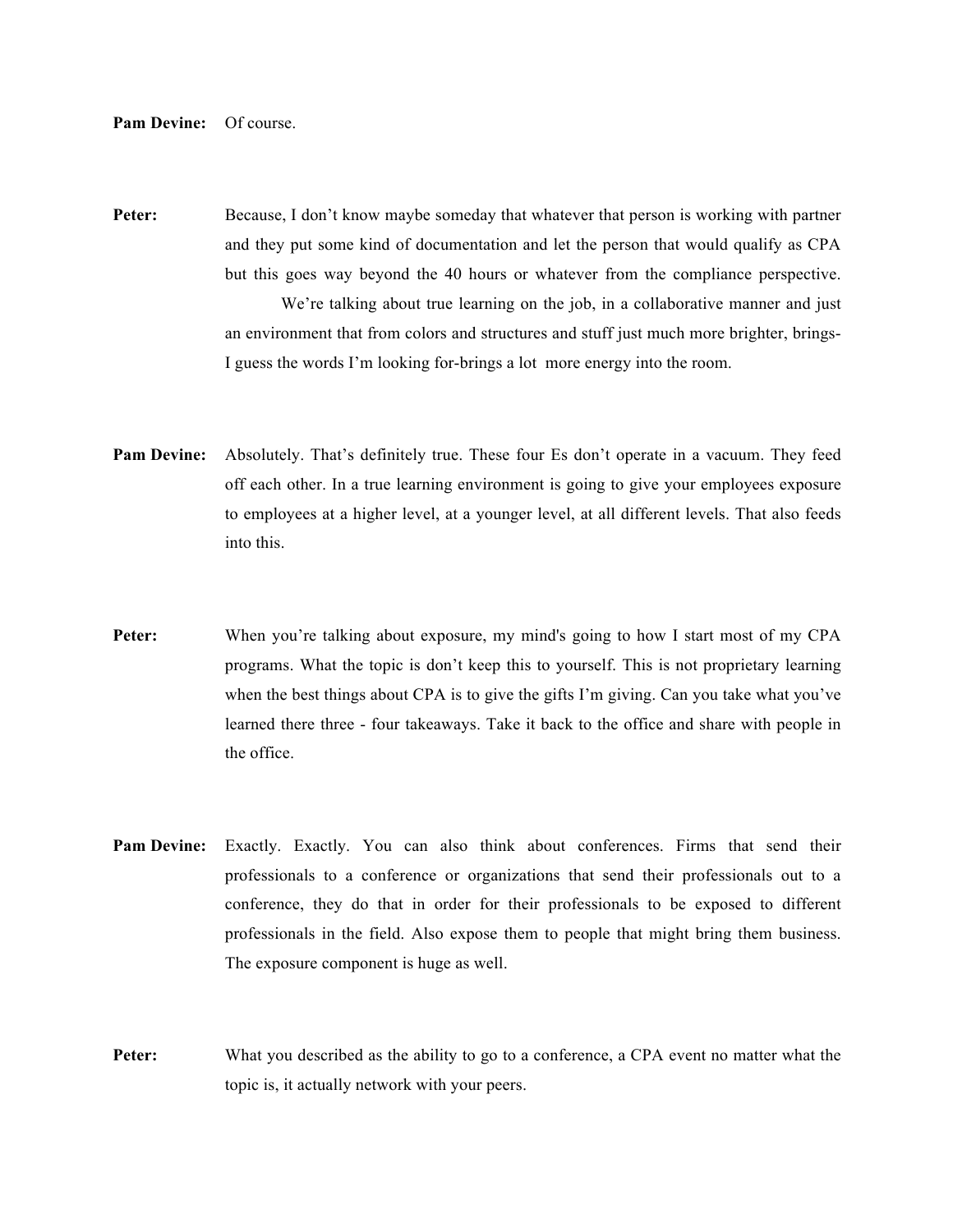## **Pam Devine:** Yes.

- **Peter:** It's amazing because at in any CPA event whether it's in house or outhouse conference whatever. I make that comment at the very beginning of the class to say, "Does everybody know everybody else" and obviously most will say, "No". Then did you bring any business cards, go introduce yourself and go network and the blank looks that I get. I look at CPAs as great places where people come together that we may all be CPAs but they all have different backgrounds. Have different people in our network and how we can help each other out. Those are really long way. Then the lightbulb goes on. I've heard many people in the profession go, "I never thought about networking in a CPA event."
- **Pam Devine:** It's just about learning the tax code. But really, the four Es are at play. I was thinking the other day about something we do in Maryland that's really the perfect example of the four Es we do in January every year, CPA day and in Annapolis. So when you think about all of the Maryland CPA's descending upon Annapolis, you clearly can see that there is an educational component-

## **Peter:** Mh-mmm.

**Pam Devine:** In terms of learning how to work with legislators and understanding what's going on in the legislative environment. There's the experience of for our members that may never have gone to a state capital. May have never experienced working with senators and congressmen. Then there's the environment in itself! How cool is that? To get out of your office, to get out of your work environment and descend upon your state capital and then of course there is the exposure. I love that example within Maryland is truly a warming event that encompasses all four Es.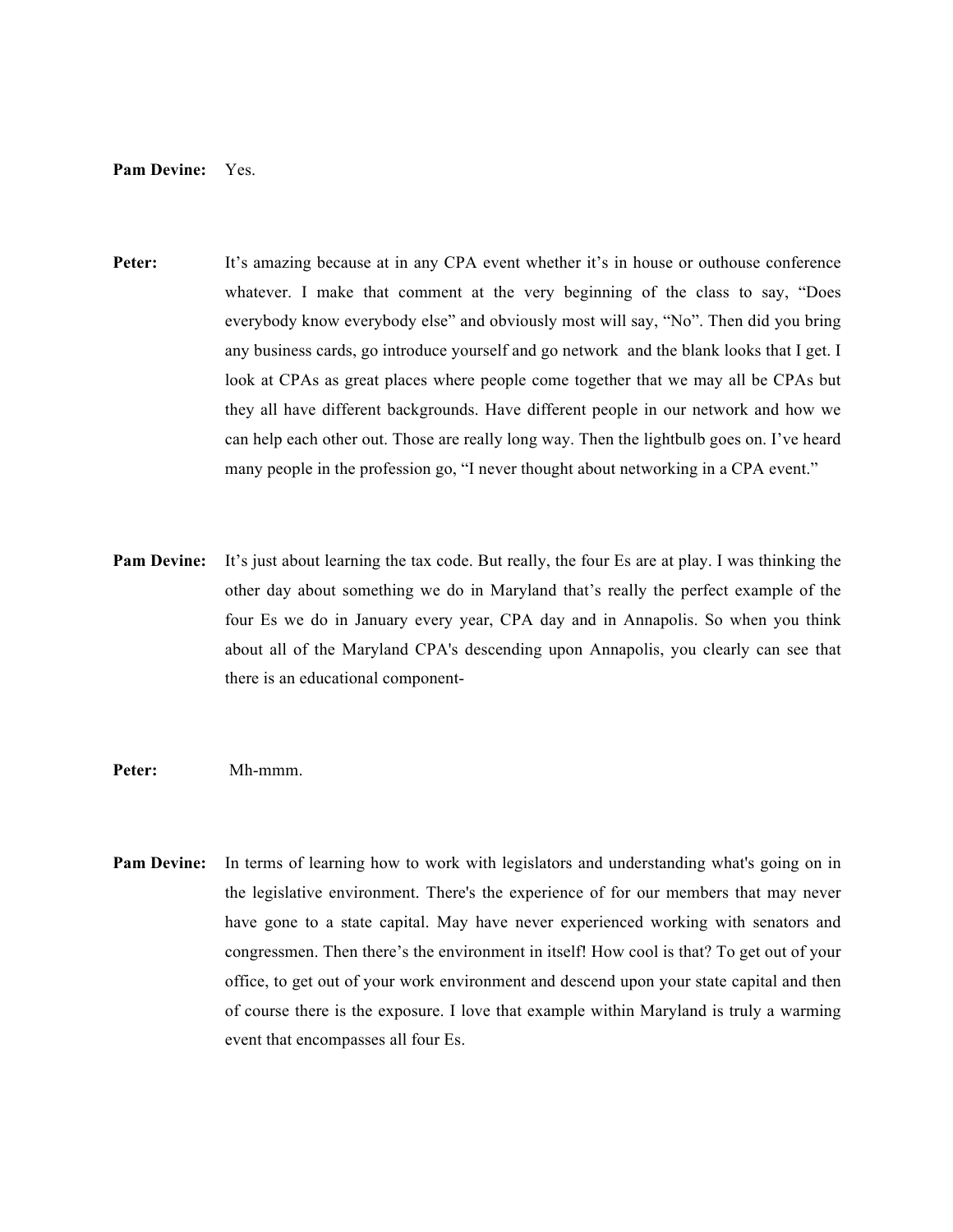- **Peter:** Well, Very well said, which takes me back to, we use to do that years ago, at Ohio with ASAP. We go to Washington and send in congress we had the board and the jury's will go but they open it up for others who wanted to attend and pay all their way and I was one of a handful that would take them up on that offer and go. I never put it into the four Es. But yeah, I used it now ahead, it was an experience, it was exposure, it was learning 101.
- **Pam Devine:** So I think what we're seeing that's different in the market place Peter is maybe we'd always been doing this, or so the association has always been doing this but now the corporate learning profesionals are thinking about learning as an architecture. So there's a way to think about a systematic approach to learning in composing all of this. The other thing they talked about is the mindset. The millennial generation mindset and what needs to be in place in order to make this effective and they talked about the curious employee, the network employee, the holistic, the agile, and innovative employee and if those things are on place, they really make - this mindset is really important to making the architecture work.

**Peter:** So let's say, a non compliance mindset basically.

**Pam Devine:** There is.

**Peter:** It's is not the way we learned in 70s, 80s or 90s. I would agree with that because the client that I just came from, very millennial or and younger X-generation group in there and they weren't there to check the box and you could feel almost immediately. They were very engaging, they were very communicating and sharing ideas. Running some stuff the that we are talking about. We went down some past that I didn't think we would go down. So I can see that, in the learner but thinking about those. I'm going back to something you said earlier. You said something about Twitter?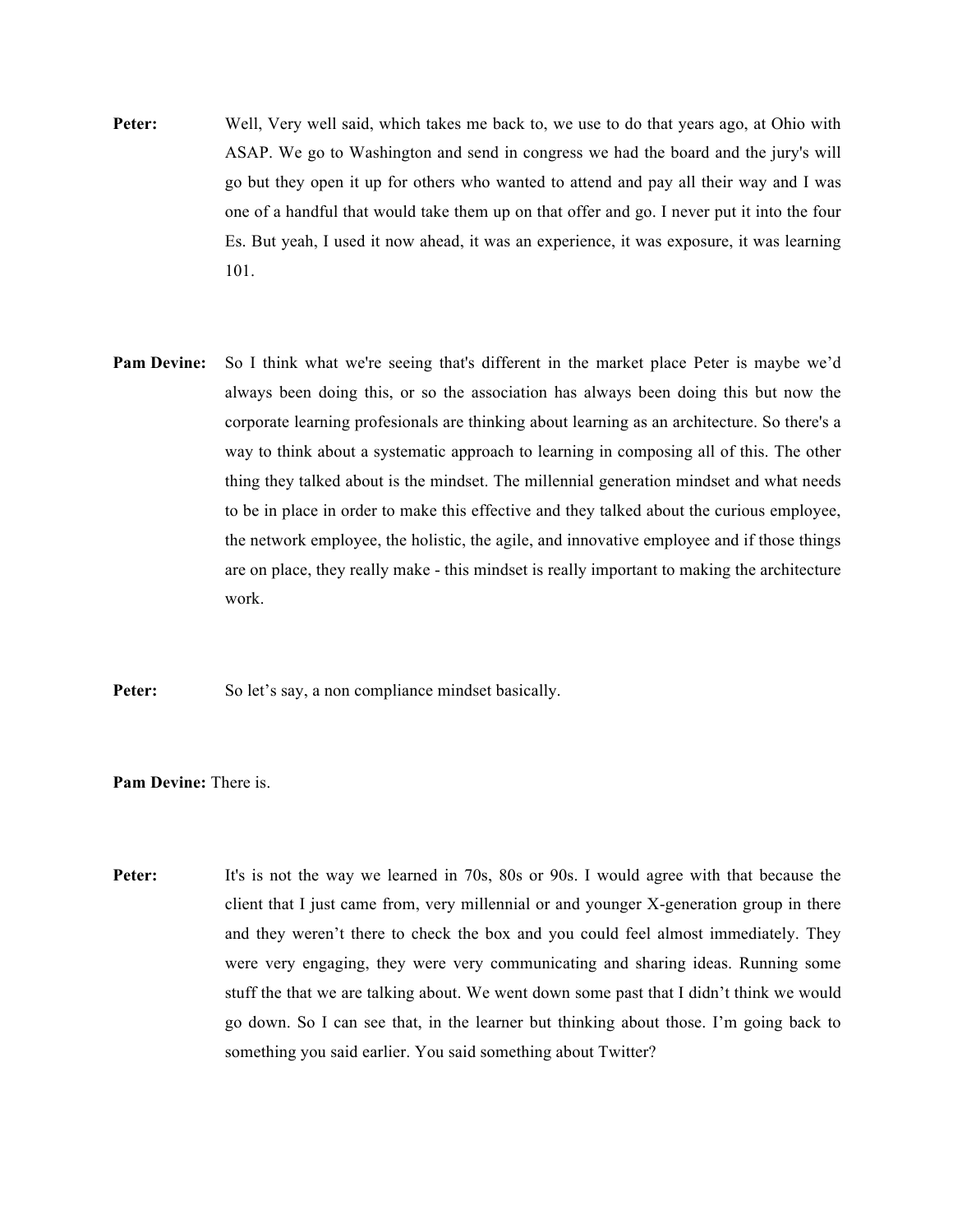**Pam Devine:** Yeah, I did say something about twitter.

Peter: What? Tell me about Twitter and learning.

- **Pam Devine:** I assume you're on Twitter but when we go to conferences, we take actually notes in Twitter. So that if someone wants to pull off that that conference's hashtag you'll see series of tweets from the conference that really are probably are insights into the learning, if you will. Their bits and pieces. Obviously I think it's a 120 - 140 characters bite size bits of learning that are relevant to us and our insights into what we're learning at the conference. So it's not regurgitated slides. It's why is this important to me? Why is this important to us? And so, at the Business Learning Institute anytime one of us is attending a conference like the Bersin conference, we will be tweeting from there and anyone is welcome to follow on. Just follow us on Twitter.
- **Peter:** What was the hashtag that you used in this Bersin conference? Do you remember it?

**Pam Devine:** I should know, yes. Yes. Impact HR.

Peter: That was hashtag-

- Pam Devine: Hashtag, yes. That was #impactHR
- **Peter:** #impactHR. I'll visit that Twitter stream and I know you guys have been doing this for a long time and it is a great way of taking notes. I made a comment recently that at any group I'm speaking, I don't care what size. Take out your phones and you want to tweet, use this hashtag, let's get a stream going, and I suggest. It's not going to offend me at all. Now I may have not said that five years ago, but now I'm wanting them to go out and tweet. It's also, to some degree, it's almost instant feedback.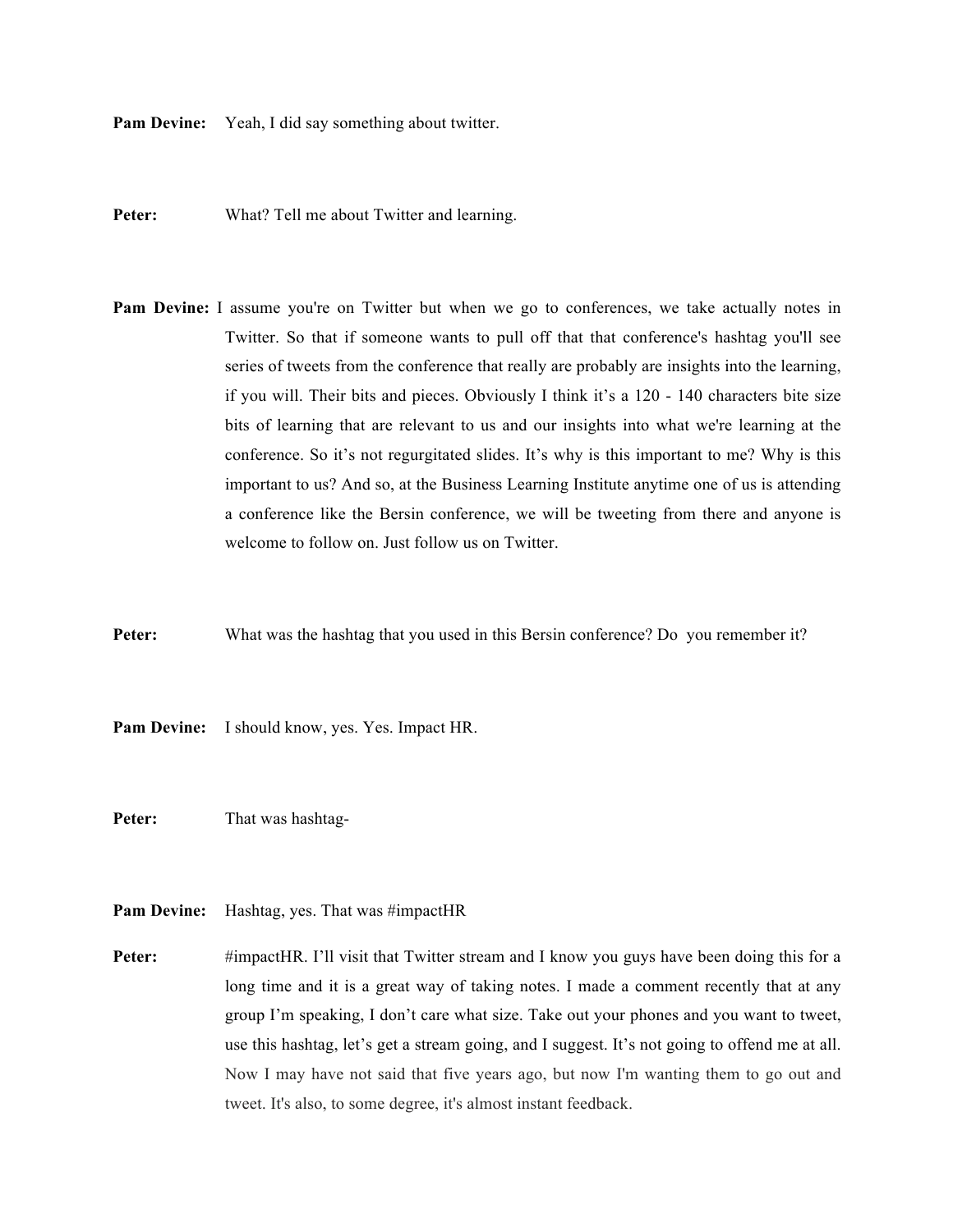**Pam Devine:**Oh, I would agree it's really funny, I was at a conference last week and at the break I went up to the instructor or the thought leader, and I said, I'm not texting back here, I'm actually tweeting, and he had a hashtag, so we were obviously including him in our tweets, but I'm from the old school, and so I always like to let the instructor know that I'm not back there texting and doing work, I'm actually doing something that the millennials do.

> **Peter:** Exactly and that's great. When you went up to the thought leader and told him that, did he laugh, was he thankful for it, was he-?

> **Pam Devine:** Well it was really funny because the presentation was on generation of differences. He said, "No Millennial would ever tell me that." I was concerned about he might consider me rude.

> **Peter:** That's funny. Wow. I know that you guys to attend every year, you walk away with some great information as related to learning in 2016 and beyond, any last take away that you have that you want to share with those who are listening? The millions and millions and millions of people that are listening to this right now?

> **Pam Devine:** I think one of the statistics that stood out for me and still stands out for me, is a quote that says, "Train your people and they are 92% more likely to stay and be loyal."

**Peter:** Wow. Train your people and 92% of them will stick around.

**Pam Devine:** So you're investing in their future.

**Peter:** You said a very important word. You said, you're investing into somebody's future. It's not a cost of doing business, it's an investing end. And we all know that it takes so much more to replace an individual, train someone new, get them up to speed versus, investing in their career, investing in themselves. Which I always-You're now getting emotional equity into the business. Now they're becoming more and more part of the business because you are bringing them into the business and you're helping them grow.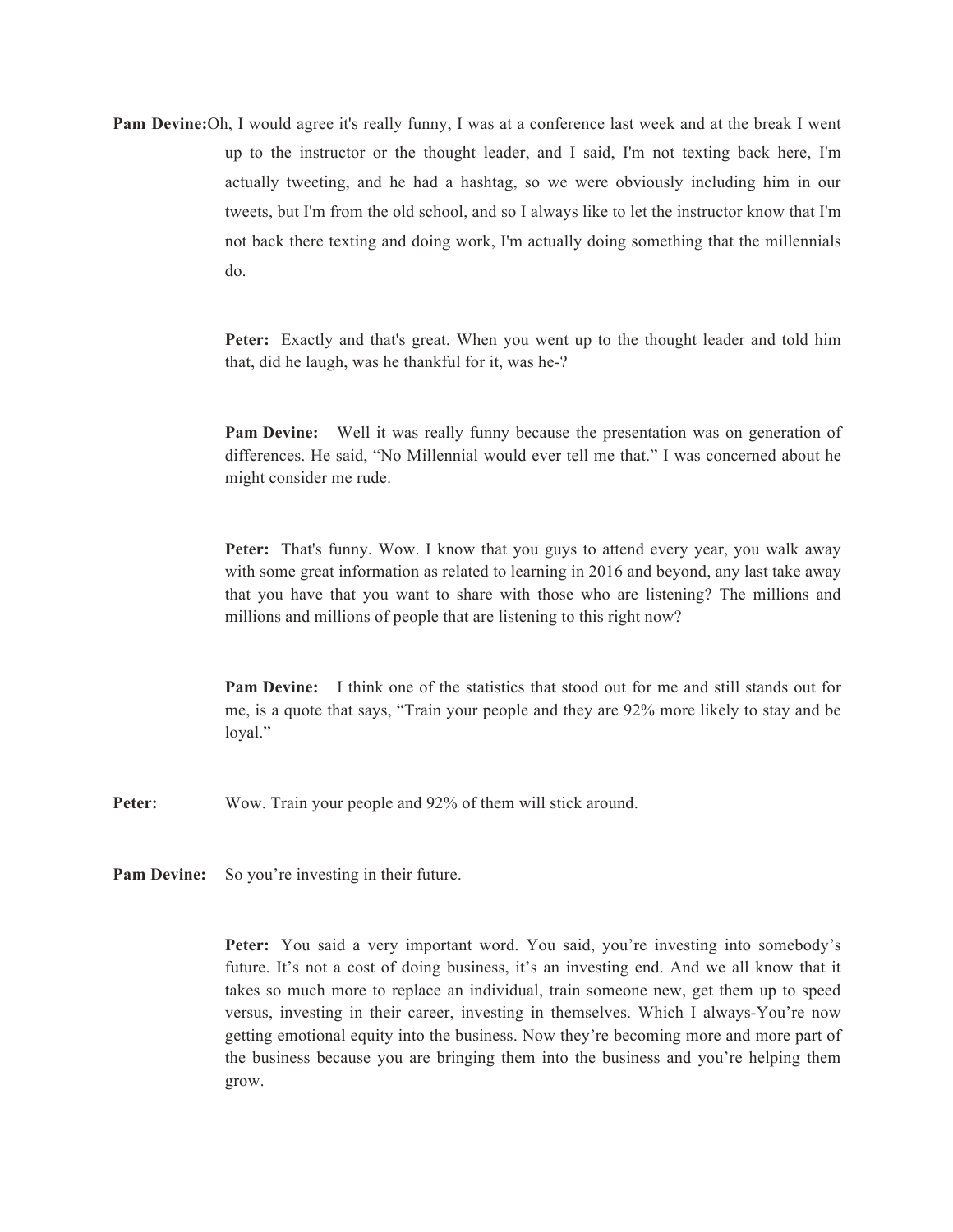**Pam Devine:** Correct.

**Peter:** Such a simple concept, why is it so hard sometimes?

Pam Devine: I know. Just remember, learning is the earning.

**Peter:** Learning is the earning.

**Pam Devine:** The earning curve.

**Peter:** Okay. I'm going to pause here for just a second. I need to write something down, a couple things. So, or I might just do this completely off the cuff. So what I'm doing, I forgot to write this down. At the end of every podcast, I go through my rapid 10 questions, so we can get to know you just a little bit better and I forget to write them down. And I know you so well. Okay, got it. Okay. So, I can't thank you enough Pam, for taking the time to share this information from the Bersin Conference, but I'm not going to quite let you go yet, because what I like to do at the end of my podcast, is do a quick 10 questions, rapid fire, whatever we want to call it, just so we get to know you just a little bit better.

**Pam Devine:** Uh-oh.

**Peter:** Are you up for this?

**Pam Devine:** Sure.

**Peter:** Okay, first question. Crab cakes or steak?

**Pam Devine:** Crab cakes.

Peter: From Baltimore of course. What's your favorite movie?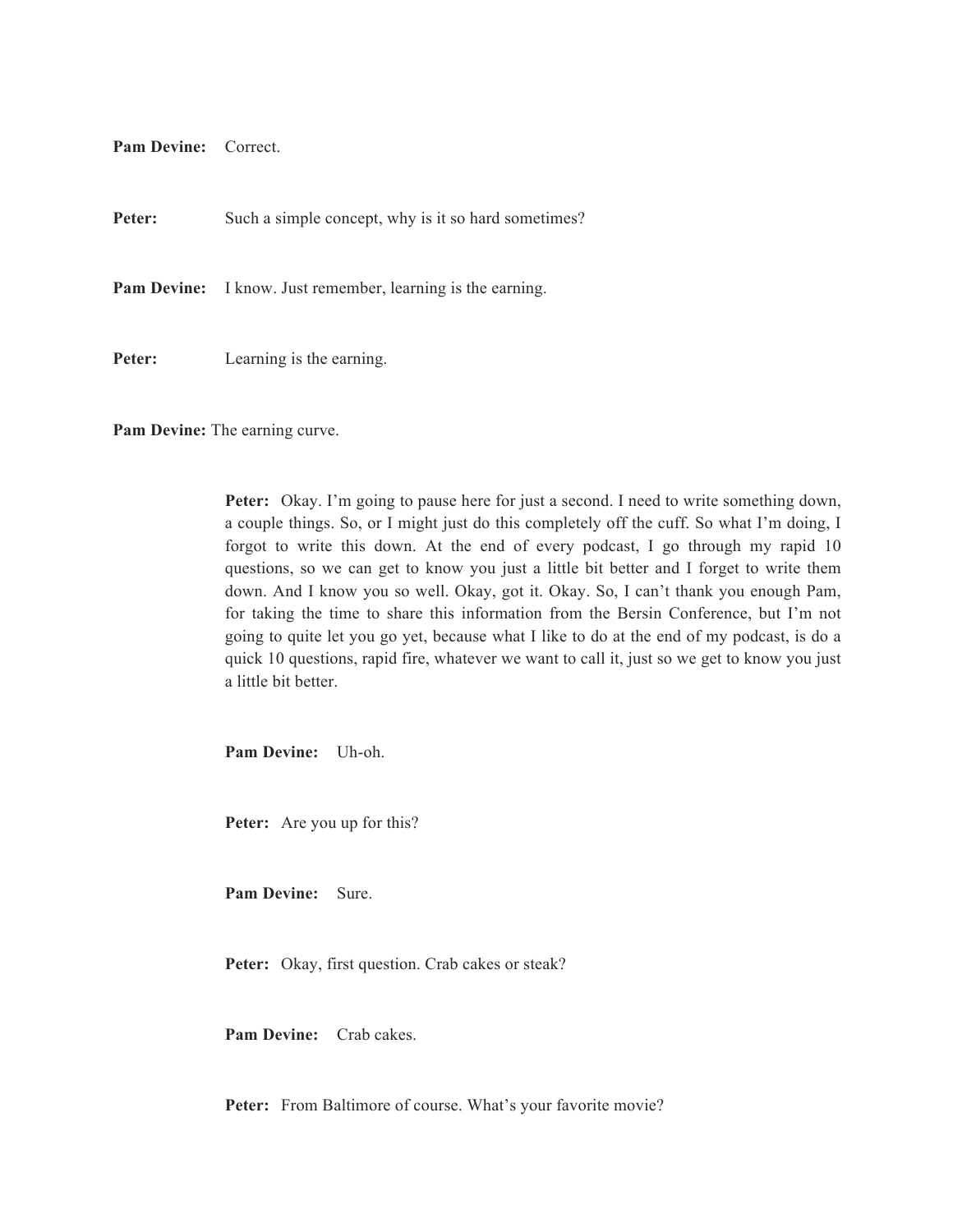**Pam Devine:** Oh boy, that's a tough one. An oldie but goodie. The Sound of Music.

**Peter:** An oldie and a goodie, exactly. What's your favorite restaurant in the Baltimore area?

**Pam Devine:** Oh, Waskala, down in Little Italy.

**Peter:** So I take it's an Italian restaurant.

**Pam Devine:** It is, yep.

**Peter:** And do you get crab cakes there?

**Pam Devine:** No.

**Peter:** What do you get there?

**Pam Devine:** How about a nice veal chop.

**Peter:** Sounds good. The Ravens, or the Orioles?

- **Pam Devine:** Oh boy, I'm from New England, but I'll have to go with the Ravens anyway, pretending like I really am from Baltimore.
- Peter: Okay, so let's try this again. Ravens or the Patriots?

**Pam Devine:** No, I'll still go with the Ravens.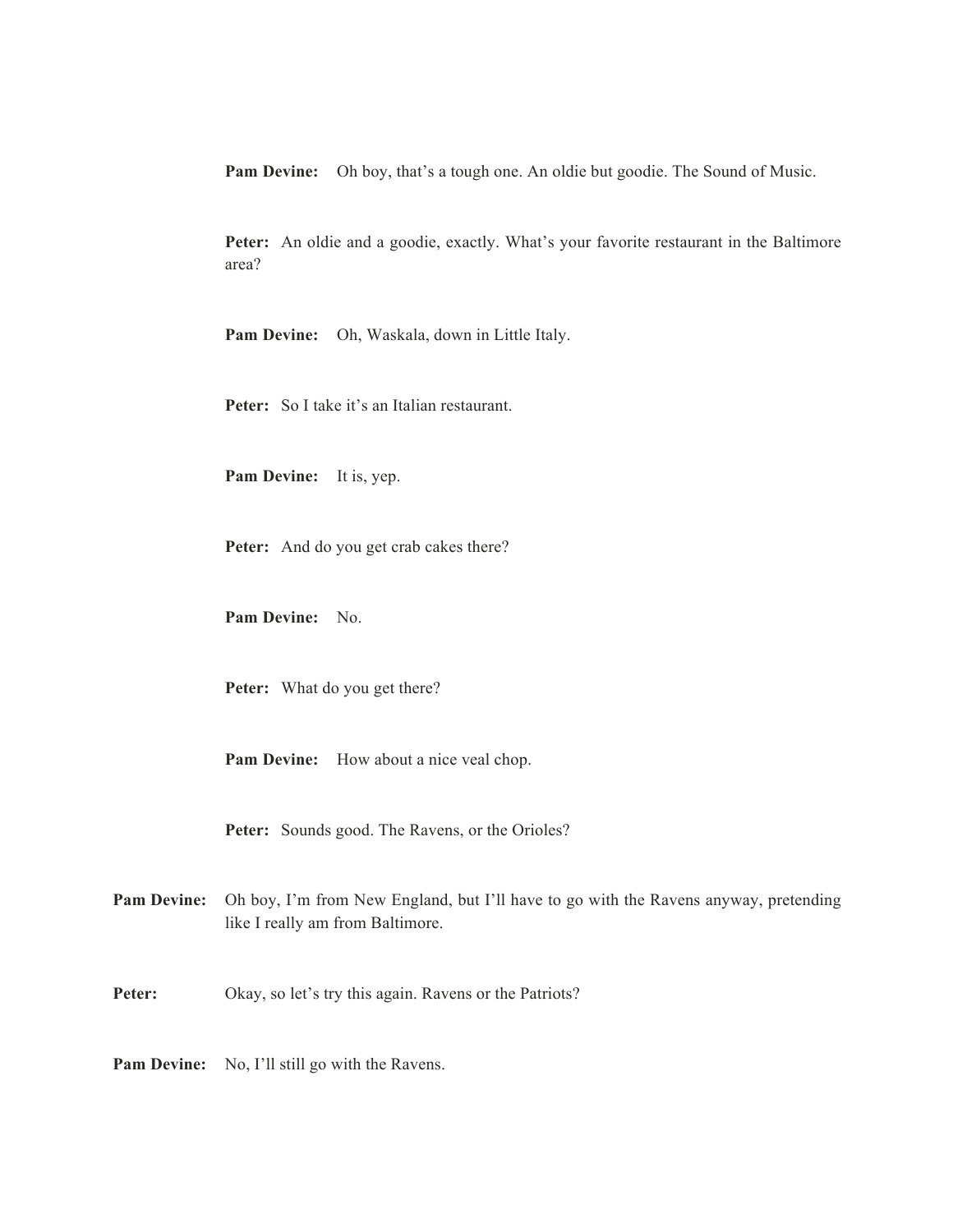| Peter:             | Chardonnay or Merlot?                                                                                           |
|--------------------|-----------------------------------------------------------------------------------------------------------------|
| <b>Pam Devine:</b> | Oh, Chardonnay.                                                                                                 |
| Peter:             | Didn't have to think about that one?                                                                            |
| <b>Pam Devine:</b> | Nope.                                                                                                           |
| Peter:             | That's like asking me Bourbon or Scotch, right? Okay. Do you prefer biking or running?                          |
| <b>Pam Devine:</b> | Oh that's not fair. I love them both.                                                                           |
| Peter:             | I think you have, from what I have known of you over the years, I think you have a<br>passion for running more. |
| <b>Pam Devine:</b> | Running. Although with my latest injury, I may have to switch to biking.                                        |
| Peter:             | Go biking? Yeah, it happens to the best of us. It happened to me many years ago.                                |
|                    | Pam Devine: If it's winter though, you'll find me on skis.                                                      |
| Peter:             | On skis, of course, because you are from New England. What's your favorite city to<br>visit?                    |
| <b>Pam Devine:</b> | I actually love Portland Maine. Small city.                                                                     |
| Peter:             | Small city. I've never been but I've always wanted to go.                                                       |
| <b>Pam Devine:</b> | You like lobster?                                                                                               |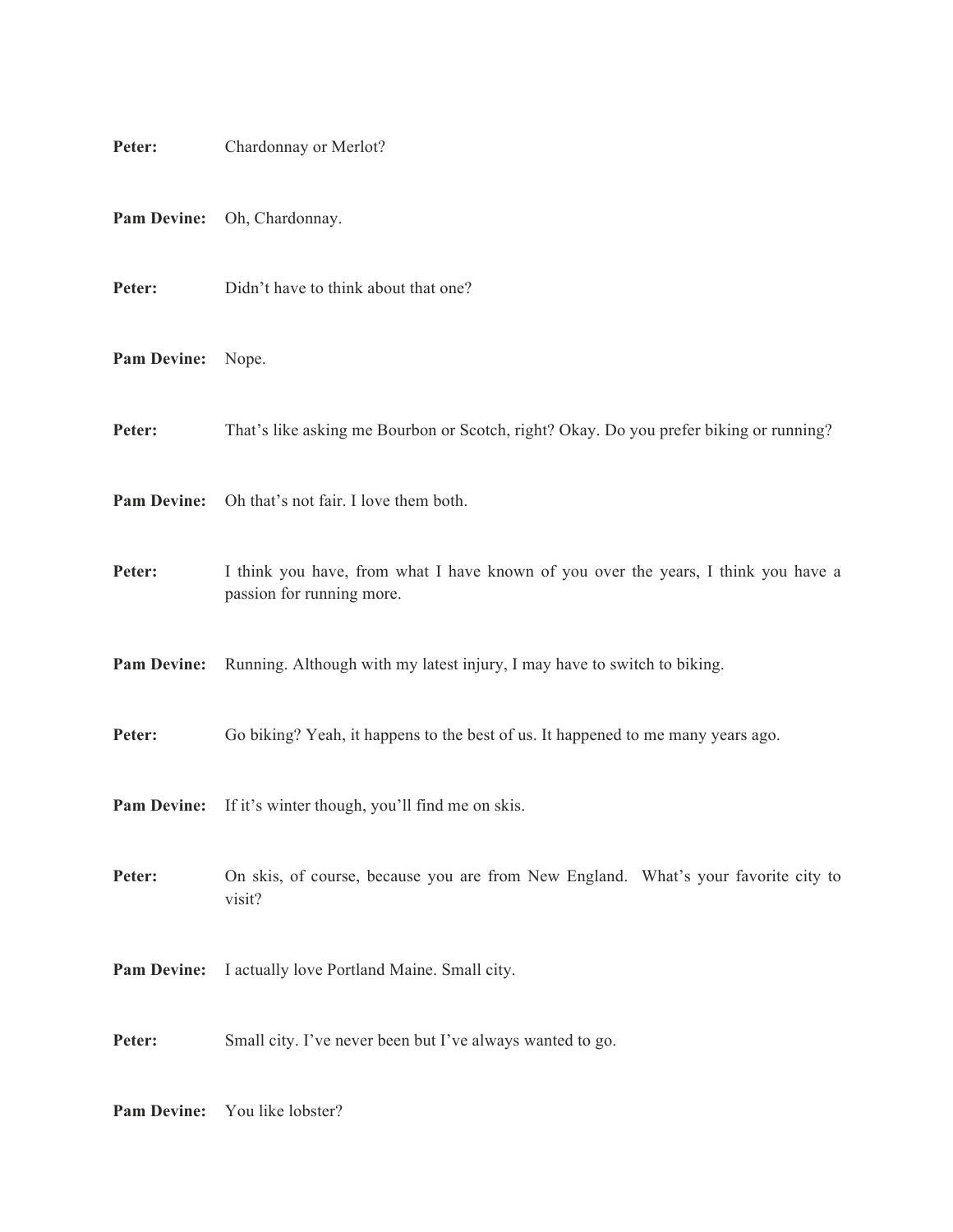**Peter:** I love lobster. My wife's from Boston where you talk to **[inaudible30:53]** So yes, I do love, I do love New England food. Steamers too.

**Pam Devine:** Yeah.

Peter: And Grinders. I get the lingo. Who's your favorite actor? Or actress.

**Pam Devine:** I don't really have one. Seriously.

**Peter:** Not one? Okay. Okay, we'll just keep moving forward. You may have already given us this, but what is your favorite quote?

- **Pam Devine:** Oh, I guess it would come from Tom Hood and it's, "L is greater than or equal to C." We live it and breathe it and eat it here.
- **Peter:**Exactly. I didn't know if you were going to do that one or the quote that you got from the Bersin conference. And last but not least, on your bucket list of things to do, you can now check off being on my podcast as one of those on your bucket list. Right. What's one of the items that are on your bucket list?

**Pam Devine:** I would actually love to climb Kilimanjaro.

Peter: Really?

- **Pam Devine:** I would. I don't know if I'll get there, but I would like to do that and maybe try a triathlon at some point.
- **Peter:** Okay, you blew me away with Kilimanjaro, that was not even in the realm of-So do you climb at all?